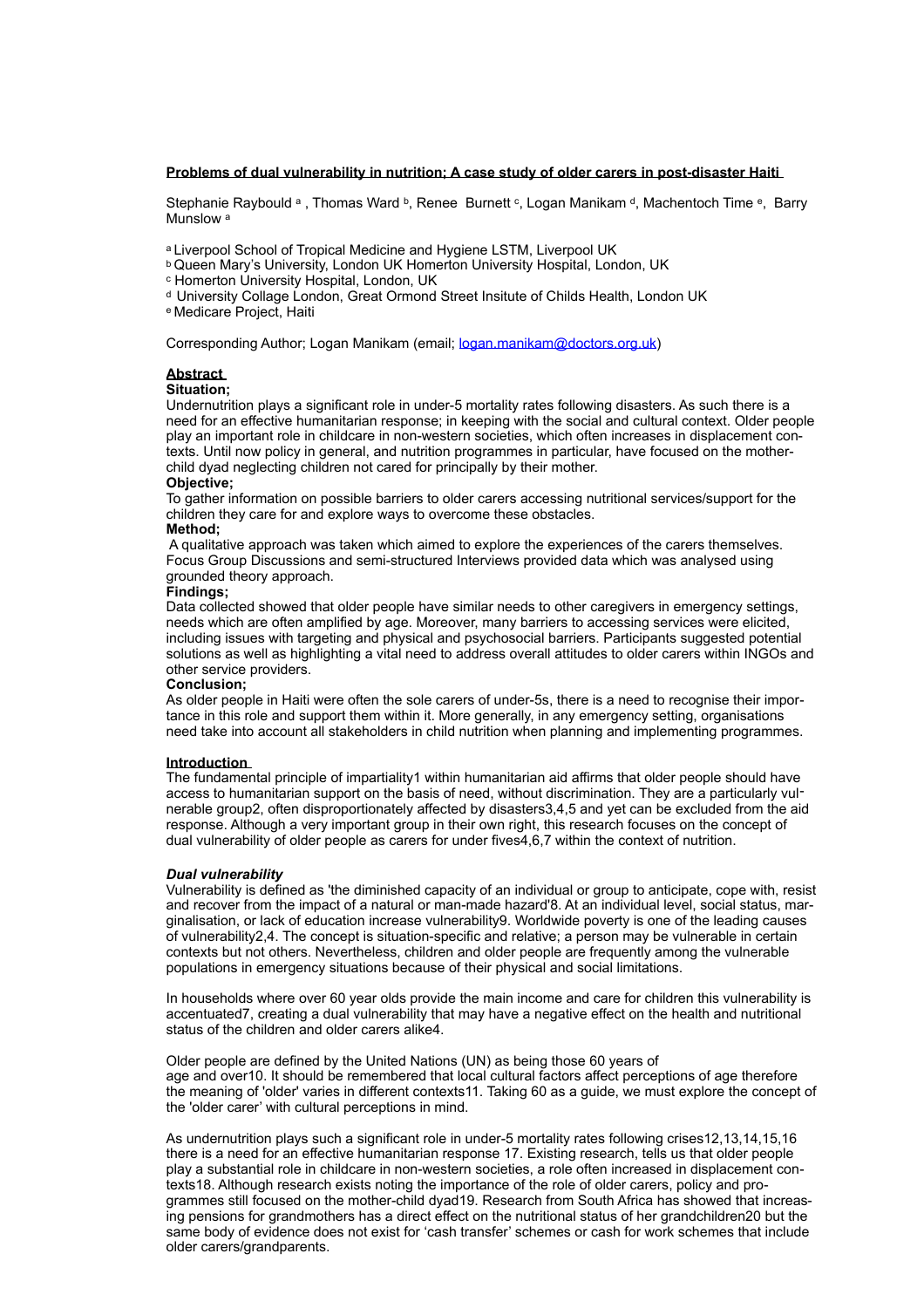Attempts are made throughout the humanitarian field to include older carers21 in the aid responses but research around the effectiveness of this is scarce and there is a distinct lack of literature from the perspective of carers themselves. This research sought to address this gap, looking from the standpoint of older people caring for children, to find ways of better including them in the humanitarian response.

With the above in mind the objective of this research is:

- To identify the possible barriers to the inclusion of older carers in nutrition programmes
- for under-fives and families in post earth-quake Haiti.
- To examine potential methods or techniques to over-come these barriers.

## **Method**

The researcher was a British female, completing an MSc in Humanitarian Studies who had studied qualitative research techniques as part of the MSc course. A potential limitation in the study quality is her limited field experience.

Purposive sampling and snowballing techniques22 were used; potential participants were approached face-to-face by community leaders or older carers associations because of their relevant experiences. A variety of different avenues were explored in order to access a suitable study population, which consisted of older carers themselves and community members in general, to gain a variety of perspectives for triangulation of data23.

1)Old Person Associations were key in recruiting older carers from the area. Participants were approached by the president of each association, who understood the research topic and the variety of participants required.

2)HelpAge's list of beneficiaries was used in order to select some participants for interview. The database included details of the beneficiary's age as well as children in their care.

It was felt empirically that data saturation was reached after 4 Focused Group Discussions (FGDs) and several one to one interviews, at final study sample size of 45; 12 male 33 female, 29 older cares,16 community members.

All participants were briefed as to the aims of the study and that it was being completed as part of a MSc with the support of HelpAge International and Save the Children. Participants awareness of the collaborative nature of the research with INGOs could have introduced an element of bias by potentially effecting their responses to questions. This was addressed by stressing the anonymity of the data collected and using snowball sampling to collect data from participants not involved with project by the INGOs. Interviews were held in private at the Old Peoples Associations, with one to ones interviews in people`s homes in order to distance the research from the INGOs to encourage honest responses.

Participants were unfamiliar to the researcher prior to the commitment of the study and were recruited from five different areas in order to increase the reproducibility of the results; the Ouest and Sud-est regions of Haiti were used in order for the study to represent the population receiving humanitarian aid. The study examined both rural and urban communities in order to increase transferability and to compare the needs of older carers in different situations. FGD consisted of participants currently living in the same areas; however, due to the nature of displacement they may have originally been from different communities and often had experienced various different IDP camps. Older carers living in camps and those living in houses were sampled in almost equal proportion (13vs16) in order to get a more overall view of displacement but due to the disproportional number of women taking responsibility for children, females were more strongly represented.

## *Research techniques*

A qualitative approach was taken as the aim was to explore experiences and perception24. Interview techniques are effective in this context, giving participants an opportunity to express their own interpretations25. Interviews conducted in Creole with an experienced translator who was thoroughly briefed on the nature of the research and ethical issues surrounding the research.

A basic structure for the interviews was written by the author and submitted for guidance by experienced researchers at the LSTM. Interviews lasted between 1.5 to 3 hours and were audio recorded with brief field notes made during the the FGDs and extensive notes made immediately after.

 Throughout all interviews, a conscious effort was made to ensure the researcher fully understood the messages that participants were conveying26. This involved clarification of terms and meaning in order to adapt to the personal and cultural frame of reference used by each participant. Repeat interviewed were not carried out and due to high levels of illiteracy the transcribed were not disseminated to all participants but were reviewed with the translator and selected individuals from the old persons association in order to increase reliability of data collected.

### *Analysis*

A grounded theory approach was used for analysis of the generated data27. Interviews were transcribed as soon as possible to increase accuracy and the translator was on hand to discuss any comments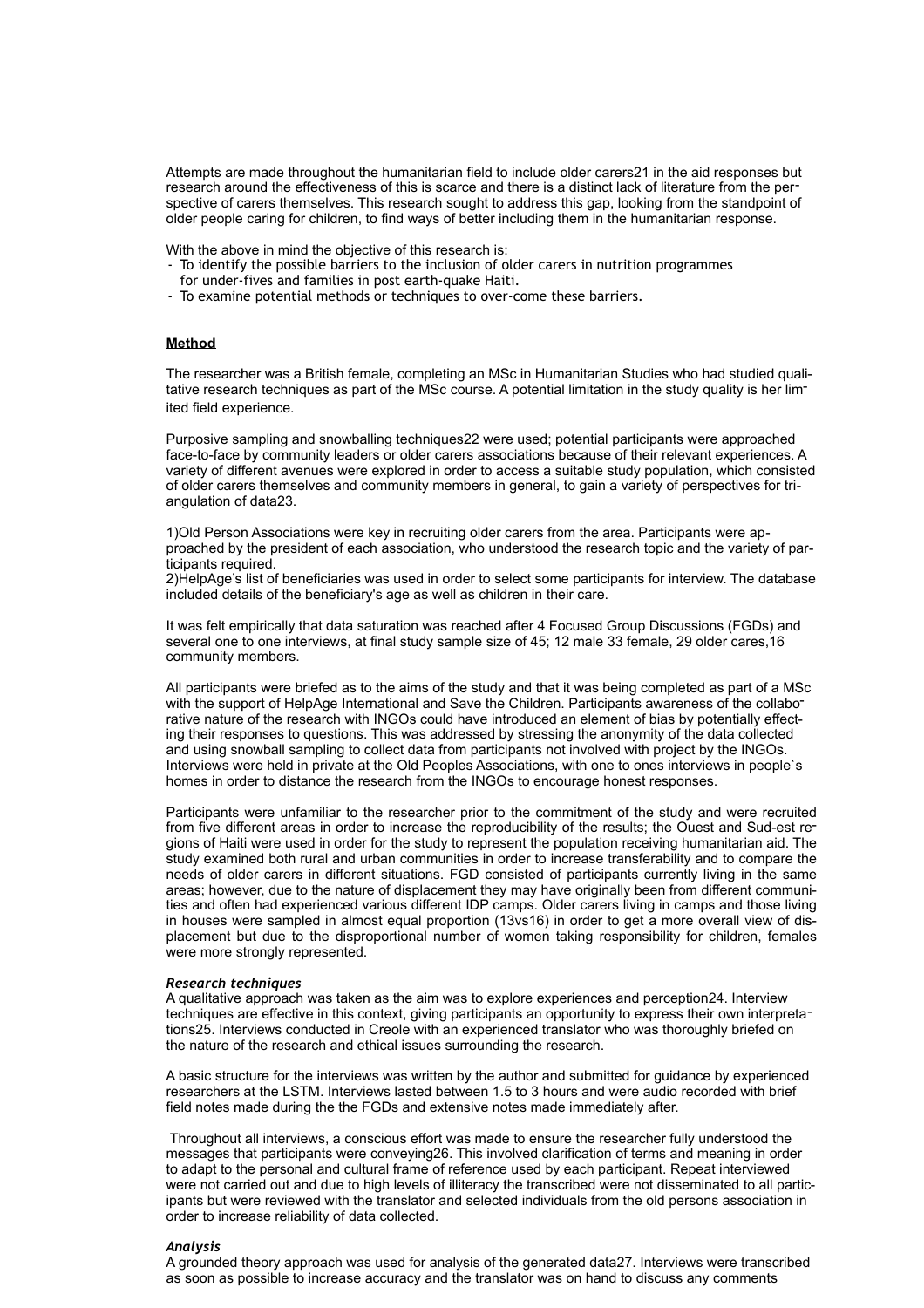where the meaning was unclear. Emerging themes were divided from the data collected and used to guide future interviews, as is the nature of the iterative approach. Once the researcher was familiar with the data, NVivo was used to enable coding of the data, noting key themes, outliers and relationships between comments.

### *Ethics*

Ethics committee approval was sought from the Liverpool School of Tropical Medicine prior to the research, whilst Save the Children and HelpAge both provided in-country ethical guidance and a 'Code of Conduct'. Voluntary informed consent was attained from all participants and the importance of confidentially was upheld at all stages of the research; in particular FGD and translators were briefed on the importance of maintaining confidentiality.

## **Results**

Overall, the results confirmed that in Haiti, as in many other developing world settings, older people play an important role in childcare and thus nutrition. Multiple participants mentioned the role of older people as advisors to mothers, with others explaining the role of older people as the primary or sole carer of children under five, a state that can be transient or permanent. Two key reasons for grandparents being the primary carer(s) of young children emerged; firstly, the death of a member of the family, and secondly the economic migration of mothers to urban areas, leaving the grandparents behind to care for the children:

*"I have children who are my responsibility; my son died, and leaving two children as my responsibility. The situation is very hard to feed them." - FGD 3* 

The study also showed that older people in Haiti frequently face many difficulties with daily tasks and for those caring for children these difficulties are amplified. The burden of dual vulnerabilities was evident throughout the research, and participants felt that there was an obvious need to focus on the inclusion of older people in humanitarian efforts. It was noted that:

*"Those who have a responsibility to children their problem is amplified… it becomes bigger and bigger. Their situation is more complicated when they have children to look after." -FGD 1* 

### *Problems faced by older carers*

### 1) Economic

There was obvious and severe poverty amongst many of the older people interviewed who found it harder to get work than their younger counterparts. This economic hardship directly played into the nutrition of the children in their care with many struggling to feed children in their care as well as themselves;

"*I just used to sell whatever I had to feed the children. I had a mattress that I used to sleep on, but the day before yesterday I sold it, I had a cell phone but because we were hungry I was obliged to sell it for money.'"- FGD 3* 

### 2) Health

Health needs of older carers emerged as a theme, with many interviewees stating that their own deteriorating health affected their abilities as carers and played into the cycle of poverty;

"*I have stopped sewing because I have a problem with my eyes. I lost my way of making money." - FGD1* 

#### 3) Education

The theme of nutritional education was often very divisive within focus groups with the majority of participants believing it was a much lesser issue compared to poverty whilst a few as demonstrated in the quote below expressed its importance;

"*It is not a question of money, more of education because the oldest people miss education and it is very important to them to know how to feeding the children." - FGD3* 

### *Barriers to assessing nutritional services with suggested solutions*

### 1) Targeting

Participants' experience, almost without exception, was that malnutrition programmes for children were aimed at pregnant or lactating women. For example many major nutritional projects in Haiti provided services through 'mother's groups' or via 'mother leaders'. Large numbers of interventions surrounding malnutrition looked at encouraging breast feeding as a technique to prevent malnutrition by creating breast feeding friendly spaces where mothers could meet and socialise. Whilst this was acknowledged as important these services added to the social isolation of older cares who were not given access to those spaces and thus the associated support networks.

Interviewees explained that many services provided by the humanitarian responders were advertised through word of mouth. This method utilises pre-existing social networks which older carers were less likely to be a part of and thus disseminating information in this way involuntarily excludes older carers.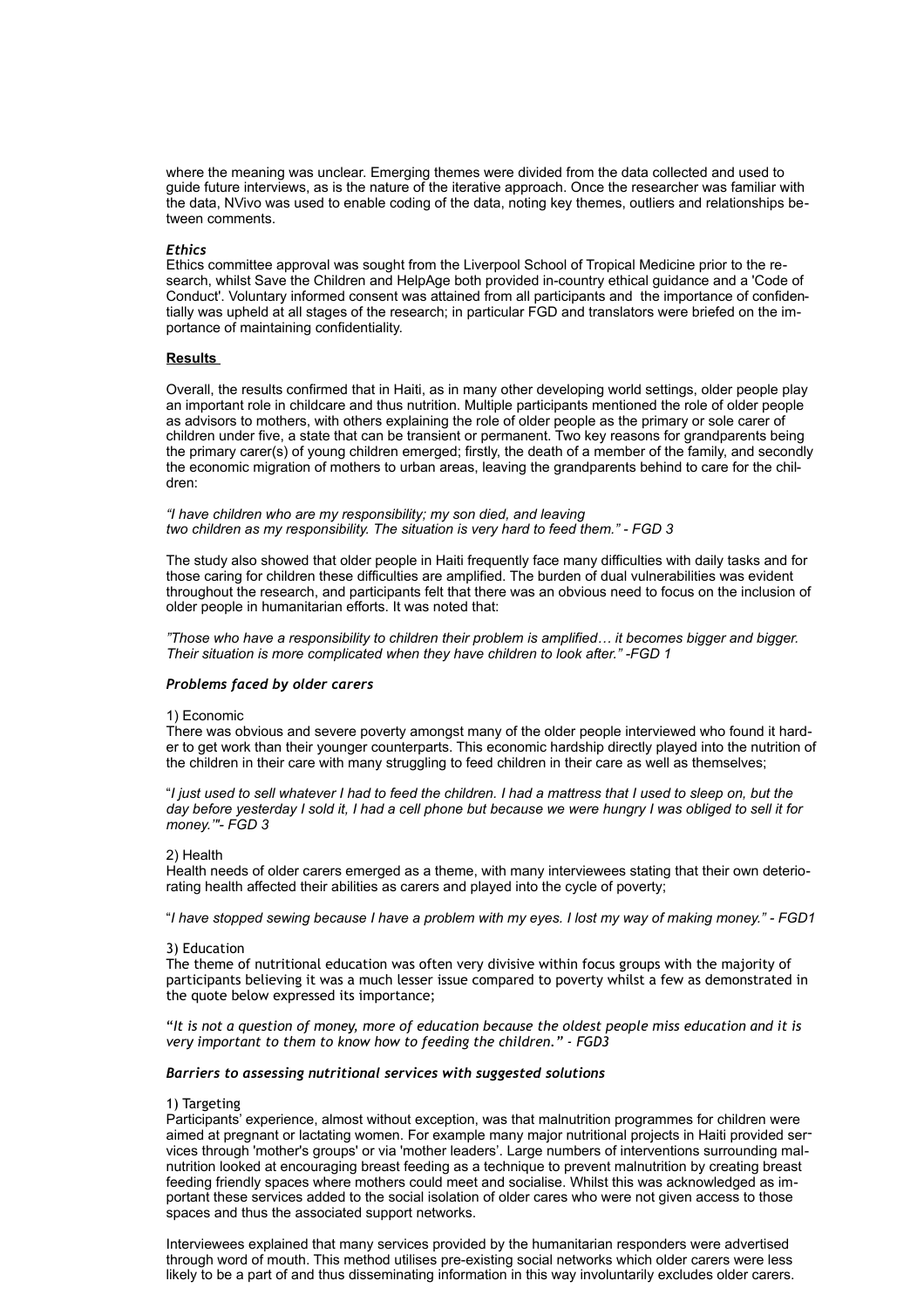Suggested Solution; The key suggestion from interviewees was for agencies to ensure they research who the main actors in children's nutrition are within a population, and target programmes appropriately. Participants felt that INGOs in particular should move away from the focus on mothers and acknowledge the importance of the wider family.

### 2) Location of services

Participants expressed many times that services provided by humanitarian responders in general were not very accessible for older generations due to two key factors;

Firstly many of the services were located in urban areas. Rural populations are disproportionately made up of older people and children, particularly in the day time when the more physically able inhabitants travelled to local markets. Secondly, due to poorer health many older people struggle to travel long distances. Centralised services for child nutrition therefore, by default, discriminate against those children primarily cared for by older people who are less mobile.

Suggested Solutions; Decentralising programmes, providing transport or varying the location of services week to week.

#### 3) Physical vulnerabilities

Food distributions were a common example given by older carers of where their physical ability prevented them from being able to access NGO services. Although participants were aware of food distributions in their camps or communities, they were reluctant to utilise them. There were multiple reasons for this including long waits in the heat and concerns about mobility and carrying heavy items. The most common and striking reason was fear of fighting and the physical nature of the distributions;

*"At the distribution there is always fighting. They always fights in the line and I don't feel strong enough to be part of the line" - FGD4* 

Furthermore, many participants described the vulnerability of older people to being attacked by younger fitter 'men' in order to steal the food they carried home following food distributions . Fear of attack was discussed in 3 out of 4 FGDs:

### *"They used to kick me or hit me in the head and then take the food" – FGD3*

Suggested Solutions; The solutions provided by participants included: separate distribution queues for older or disabled people; security to ensure they return home safely from distributions; and decentralisation of projects to reduce travelling distance.

#### 4) Economic schemes

Physical barriers were also discussed with regards to the livelihood schemes provided by NGOs. Cash for work schemes, set up with the aim of providing money for food whilst positively affecting the local economy, were viewed by some interviewees as being too physically demanding. However, some older participants felt that they were able to participate. This discrepancy in opinion reflected the personal experiences of cash for work schemes, particularly the type of labor required, as well as the physical health of the interviewee.

Suggested Solutions; In response to Cash for Work projects, schemes that involved less physically demanding activities were held up by older people as being potential solutions; however, it was acknowledged that these would still be unsuitable for a proportion of the older generation. Most frequently, focus groups agreed that provision of something to sell was the best livelihood solution for older people whose income was needed for dependants.

#### **Discussion**

Throughout the research process, the prerequisite to fully understand the needs of older generations as caregivers emerged in order to predict and prevent potential barriers to accessing appropriate services. The results demonstrated that the general principles of nutritional support for under- 5s remained the same, independent of the primary caregiver's age. This equates to caregivers requiring support in the form of livelihood, education and disaster resilience. However, the way in which these needs are met can require adaptation with regard to the age of the intended recipients.

Financial concerns arose spontaneously in all discussions, unlike other topics such as education, which tended to be broached initially by the interviewer. A large proportion of the time was spent discussing financial solutions for older people. This reflected the importance of money in providing childcare/nutrition and was illustrative of the complexity of providing livelihoods in a context of extreme poverty, with Haiti's lack of economic opportunity. This complexity was exacerbated by the age of the population, as skillsbased solutions and cash for work schemes28 were often deemed inappropriate by the participants who felt re-training, or physical labour was not necessarily feasible at their age.

The majority of older participants felt that the best livelihood solution was small scale commerce. However, given the economic climate of Haiti at the time of research, with only 10% of people formally em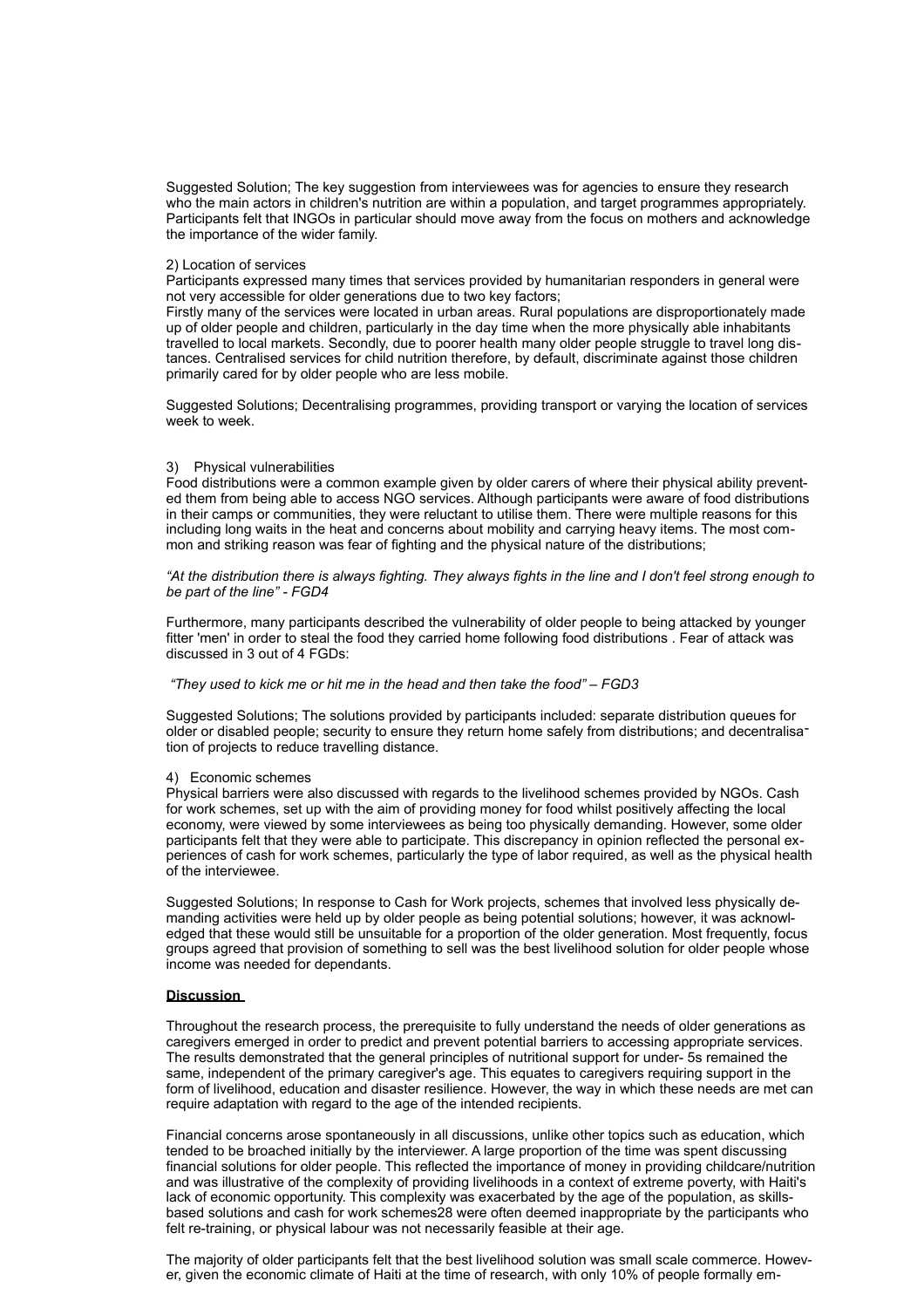ployed29, this suggestion must be looked at critically; with so many of the population looking to petty trade and a distinct lack of buyers, market saturation would be likely.

Cash transfers30 were a frequent topic of debate within interviews; overall, the response of participants was very positive with regards to cash transfers and they felt that money provided to older people supported entire families, in particular children and therefore their nutrition. This finding is in agreement with Duflo study20 which shows that in families where older women are provided with pensions, the nutritional status of their dependants, particularly females, increases.

Targeting of pregnant and lactating women, as well as women of re-productive age, is known to be effective14,31,32, however, NGO targeting was a commonly reported barrier to older carers accessing nutritional services on behalf of their dependants. Recommendations for change involved researching who the main actors in childcare are in any particular population prior to instigating projects. In some cases this will be mothers, in others it will be older generations or wider families19, moving the programming away from the Western focus on the mother-child dyad to the reality on the ground.

INGO targeting and programming was found often to be inappropriate for older generations, in recruitment, activity type and distance to services. Suggestions from participants tended to centre around small adaptations to services in order to make them more accessible.

The general principle drawn out by this research is that programming needs to be culturally and socially appropriate. In this case this translates into ensuring that the main stakeholders in childcare are taken into account when planning and implementing programmes. Pragmatic changes need to occur in order to include older carers in NGO services. The adaptations and recommendations generated by the participants have relevance beyond their specific situation and may help to influence and improve aid programmes going forward.

## *Funding and competing interests*

Funded as part of a MSc, the author has no competing interests

# **References**

1.Bagshaw S. OCHA on Message: Humanitarian Principles [Internet]. OCHA United Nations Office for the Coordination of Humanitarian Affairs. 2012 [cited 4 September 2017]. Available from: [https://docs.un](https://docs.unocha.org/sites/dms/Documents/OOM-humanitarianprinciples_eng_June12.pdf)[ocha.org/sites/dms/Documents/OOM-humanitarianprinciples\\_eng\\_June12.pdf](https://docs.unocha.org/sites/dms/Documents/OOM-humanitarianprinciples_eng_June12.pdf).

2. Calabrini E. Press Kit: Older women: perpetual helpers in need of help [Internet]. Un.org. 2002 [cited 4 September 2017]. Available from:<http://www.un.org/swaa2002/prkit/olderwomen.htm>.

3. Feinstein International Center. Sex and Age Matter: Improving Humanitarian Response in Emergencies. [Internet]. Medford: Tufts University; 2011 [cited 4 September 2017]. p. 1-83. Available from: http:// file:///C:/Users/Dad/Downloads/mazurana-d-(2011)-sex-and-age-matter.pdf.

4. Day W, Pirie A, Roys C. Strong and fragile: Learning from older people in emergencies [Internet]. London: HelpAge International; 2007 [cited 4 September 2017]. Available from: [http://www.helpage.org/silo/](http://www.helpage.org/silo/files/strong-and-fragile-learning-from-older-people-in-emergencies.pdf) [files/strong-and-fragile-learning-from-older-people-in-emergencies.pdf.](http://www.helpage.org/silo/files/strong-and-fragile-learning-from-older-people-in-emergencies.pdf)

5. Cannon T. Vulnerability analysis and disasters. Floods. 2000;1:45-55.

6. Olang'o CO, Nyamongo IK, Nyambedha EO. Children as caregivers of older relatives living with HIV and AIDS in Nyang'oma division of western Kenya. African Journal of AIDS Research. 2012 Jun 1;11(2): 135-42.

7. Erb S. Making a living last longer: Insights into older people's livelihood strategies [Internet]. London: HelpAge International and Cordaid; 2011 [cited 4 September 2017]. Available from: [https://www.scribd.](https://www.scribd.com/document/62395361/Making-a-Living-Last-Longer-Insights-into-Older-People-s-Livelihood-Strategies) [com/document/62395361/Making-a-Living-Last-Longer-Insights-into-Older-People-s-Livelihood-Strate](https://www.scribd.com/document/62395361/Making-a-Living-Last-Longer-Insights-into-Older-People-s-Livelihood-Strategies)[gies.](https://www.scribd.com/document/62395361/Making-a-Living-Last-Longer-Insights-into-Older-People-s-Livelihood-Strategies)

8. What is vulnerability? - IFRC [Internet]. Ifrc.org. 2013 [cited 4 September 2017]. Available from[:http://](http://www.ifrc.org/en/what-we-do/disaster-management/about-disasters/what-is-a-disaster/what-is-vulnerability/) [www.ifrc.org/en/what-we-do/disaster-management/about-disasters/what-is-a-disaster/what-is-vulnerabili](http://www.ifrc.org/en/what-we-do/disaster-management/about-disasters/what-is-a-disaster/what-is-vulnerability/)[ty/](http://www.ifrc.org/en/what-we-do/disaster-management/about-disasters/what-is-a-disaster/what-is-vulnerability/).

9. Glossary of Humanitarian Terms [Internet]. Reliefweb; 2008 [cited 4 September 2017]. Available from:[http://www.who.int/hac/about/reliefweb-aug2008.pdf?ua=1.](http://www.who.int/hac/about/reliefweb-aug2008.pdf?ua=1)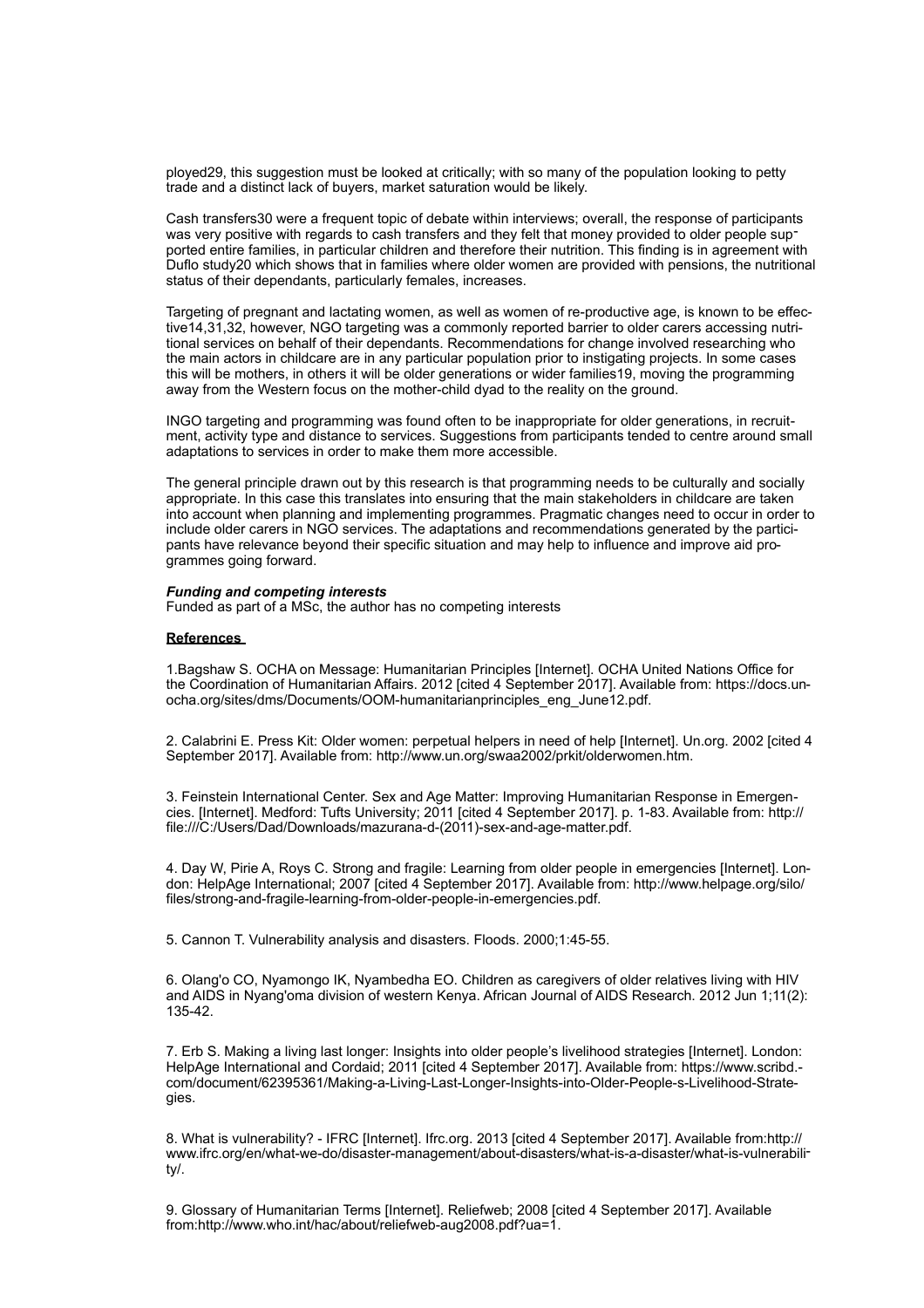10. World Economic and Social Survey 2007 Development in an Ageing World [Internet]. New York: United Nations; 2007 [cited 4 September 2017]. Available from: [http://www.un.org/en/development/desa/poli](http://www.un.org/en/development/desa/policy/wess/wess_archive/2007wess.pdf)[cy/wess/wess\\_archive/2007wess.pdf](http://www.un.org/en/development/desa/policy/wess/wess_archive/2007wess.pdf).

11. Sanderson W, Scherbov S. Rethinking age and aging. Washington, DC: Population Reference Bureau; 2008 Dec 1.

12. Gatchell V, Watson F, Dolan C, Shoham J. MODULE 1 INTRODUCTION TO NUTRITION IN EMER-GENCIES [Internet]. Oxford: Emergency Nutrition Network; 2011 [cited 4 September 2017]. Available from:[http://files.ennonline.net/attachments/1902/HTP-module-1-acknowledgements.pdf.](http://files.ennonline.net/attachments/1902/HTP-module-1-acknowledgements.pdf)

13. Prinzo ZW, De Benoist B. Meeting the challenges of micronutrient deficiencies in emergency-affected populations. Proceedings of the nutrition society. 2002 May;61(2):251-7.

14. Guiding principles for feeding infants and young children during emergencies [Internet]. Geneva: World Health Organisation; 2004 [cited 4 September 2017]. Available from: [http://apps.who.int/iris/bit](http://apps.who.int/iris/bitstream/10665/42710/1/9241546069.pdf)[stream/10665/42710/1/9241546069.pdf.](http://apps.who.int/iris/bitstream/10665/42710/1/9241546069.pdf)

15. Mason JB, White JM, Heron L, Carter J, Wilkinson C, Spiegel P. Child acute malnutrition and mortality in populations affected by displacement in the Horn of Africa, 1997–2009. International journal of environmental research and public health. 2012 Mar 6;9(3):791-806.

16. Vautier F, Hildebrand K, Dedeurwaeder M, Herp M. Dry supplementary feeding programmes: an effective short‐term strategy in food crisis situations. Tropical Medicine & International Health. 1999 Dec 1;4(12):875-9.

17. Moss WJ, Ramakrishnan M, Storms D, Henderson Siegle A, Weiss WM, Lejnev I, Muhe L. Child health in complex emergencies. Bulletin of the World Health Organization. 2006 Jan;84(1):58-64.

18. Pelto G. Taking care of children: applying anthropology in maternal and child nutrition and health. Human Organization. 2008 Aug 29;67(3):237-43.

19. Aubel J. The role and influence of grandmothers on child nutrition: culturally designated advisors and caregivers. Maternal & child nutrition. 2012 Jan 1;8(1):19-35.

20. Duflo E. Grandmothers and grandaughters: the effects of old age pension on child health in south africa.

21. Protecting older people in emergencies: good practice guide [Internet]. London: HelpAge International; 2012 [cited 4 September 2017]. Available from: [http://www.globalprotectioncluster.org/\\_as](http://www.globalprotectioncluster.org/_assets/files/tools_and_guidance/age_gender_diversity/HelpAge_Older_People_Best_Practices_EN.pdf)[sets/files/tools\\_and\\_guidance/age\\_gender\\_diversity/HelpAge\\_Older\\_People\\_Best\\_Practices\\_EN.pdf](http://www.globalprotectioncluster.org/_assets/files/tools_and_guidance/age_gender_diversity/HelpAge_Older_People_Best_Practices_EN.pdf).

22. Finnerty G. Qualitative research practice. A guide for social science students and researchers. Nurse Researcher. 2003 Dec 1;11(2):89-91.

23. Yeasmin S, Rahman K. 'Triangulation' Research Method as the Tool of Social Science Research. BUP. 2017;1:154-163.

24. Malterud K. The art and science of clinical knowledge: evidence beyond measures and numbers. The Lancet. 2001 Aug 4;358(9279):397-400.

25. Maruster L, editor. Qualitative Research Methods. Sage; 2013 Jan 7.

26. Anderson C. Presenting and evaluating qualitative research. American journal of pharmaceutical education. 2010 Sep;74(8):141.

27. Urquhart C. Grounded theory for qualitative research: A practical guide. Sage; 2012 Nov 16.

28. Sabourin C. AFP - 'Cash for work' program rebuilds Haiti, and its economy [Internet]. Acted.org. 2010 [cited 4 September 2017]. Available from: [http://www.acted.org/en/afp-cash-work-program-rebuilds-haiti](http://www.acted.org/en/afp-cash-work-program-rebuilds-haiti-and-its-economy)[and-its-economy.](http://www.acted.org/en/afp-cash-work-program-rebuilds-haiti-and-its-economy)